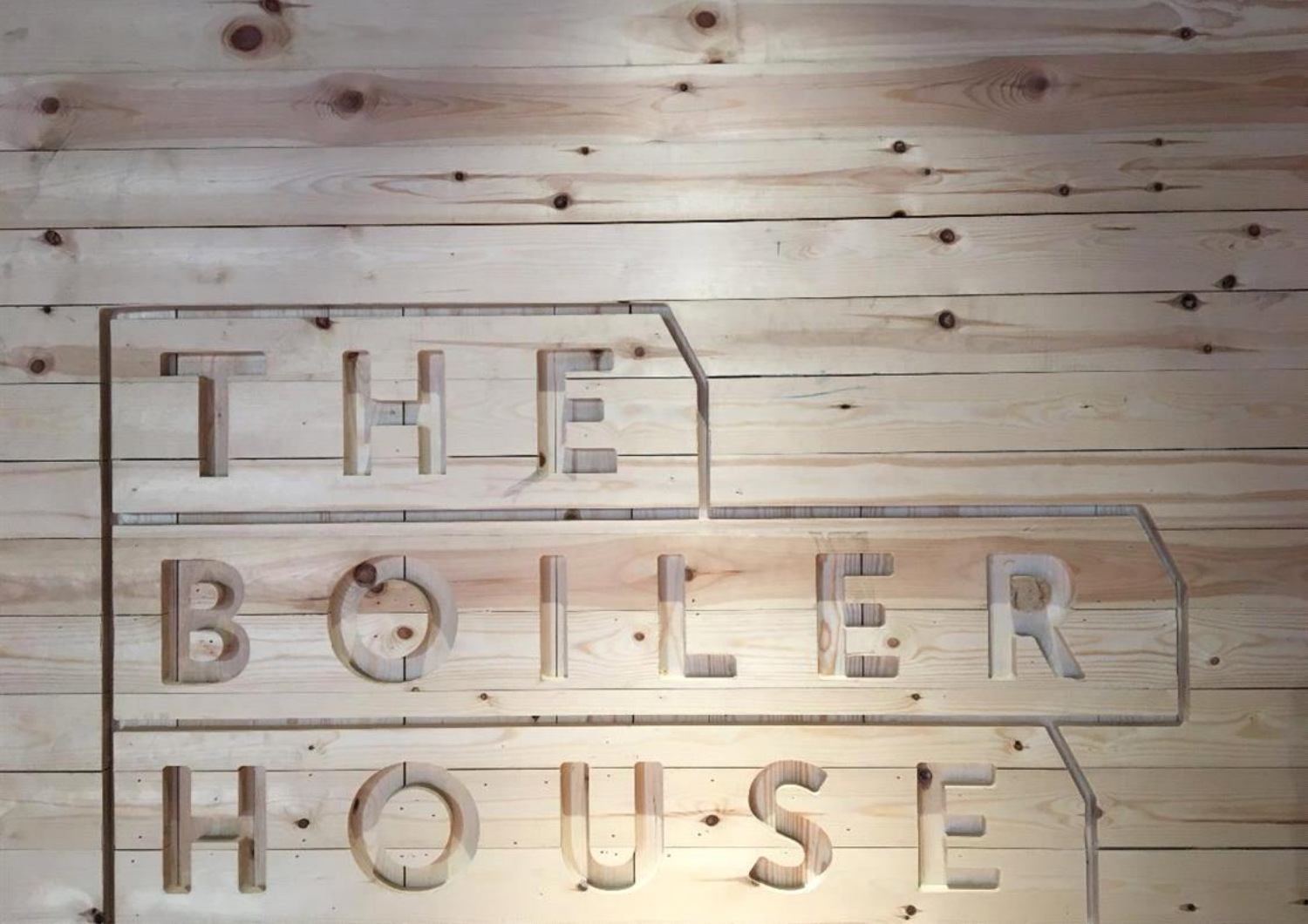## The Boiler House **E295,000**

0 bedroom apartment for sale

## **Description**

 Premier Assets are proud to present on to the market this brand new studio apartment in Boiler House which is part of the Old Vinyl Factory Development.

This modern and deceptively spacious apartment has an open plan living room kitchen/diner with intergrated appliances, double bedroom with inbuilt wardrobe and access to the private balcony and a stylish bathroom.

The apartment has contemporary finishes and high quality fixtures and fittings throughout with floor to celing windows in the open plan living area, stainless steel work surfaces in the kitchen and raincloud shower in the bathroom.

The apartment benefits from a private use timber decked balcony, communal roof gardens, a roof terrace arranged over 3 floors and underground allocated parking.

This apartment is a perfect buy as its in the middle of the Old Vinyl Factory Development, when the 17-acre regeneration scheme is completed will be home to a Museum, Music Venue, Recording Studios, Cinema, Restaurants, Shops and Bars, you will have everything on your doorstep.

The Boiler House is within a 5 minute walk to Hayes and Harlington

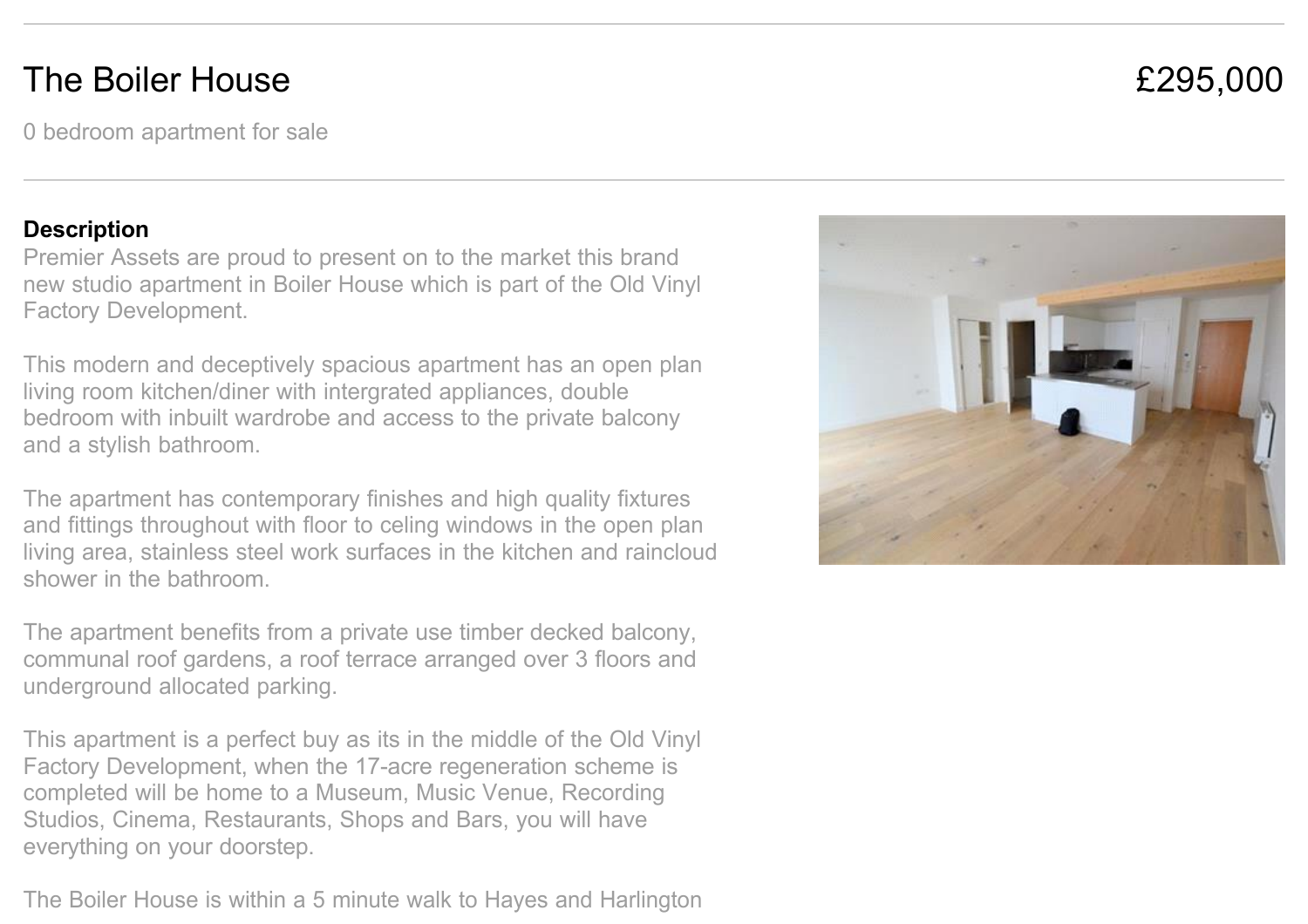Station with Crossrail expected in 2019. It is also well-connected to Heathrow Airport, the M4 corridor and Central London via car.

## **Tenure**